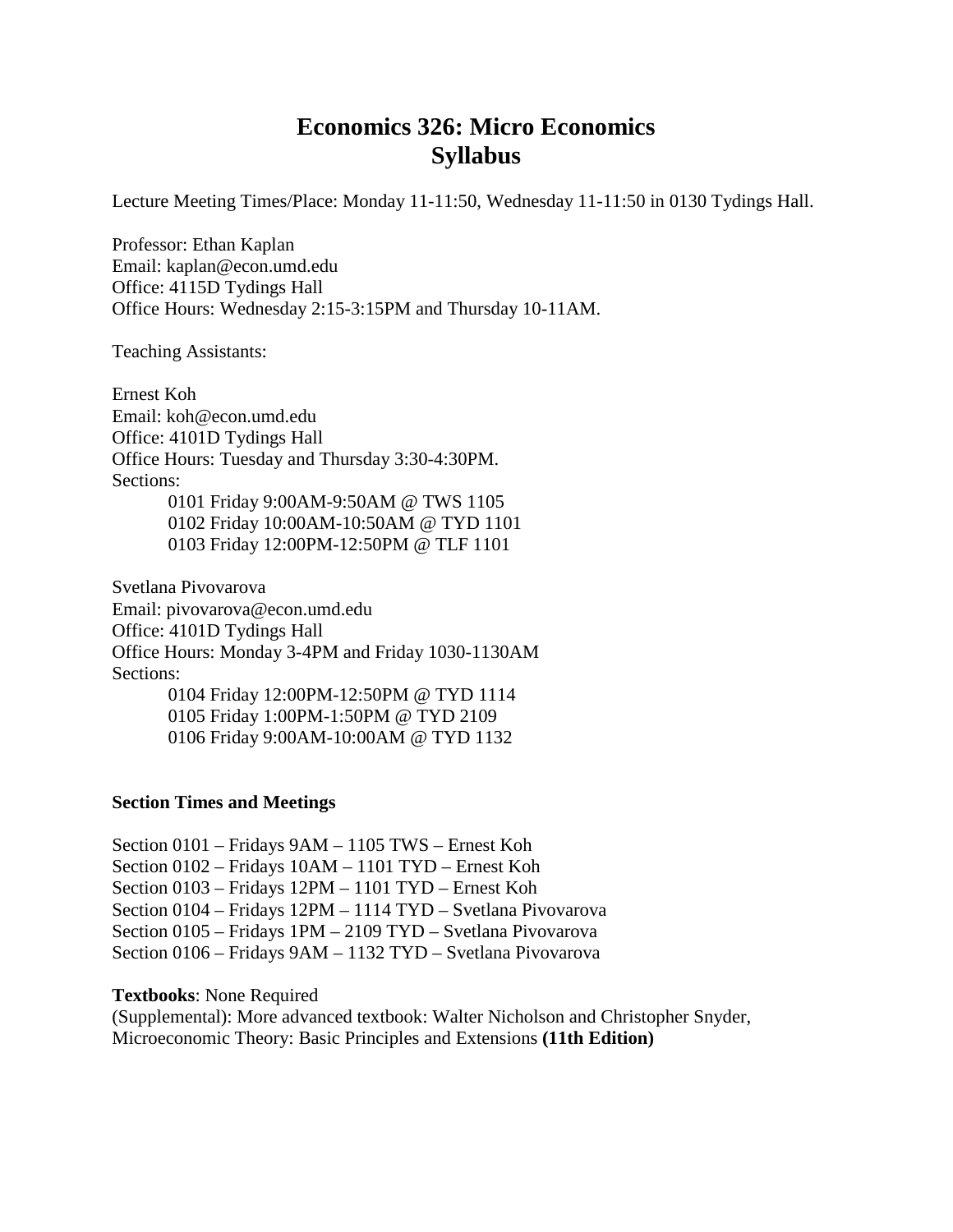**Grading**: Grades will be based upon two midterms, a final and 5 homeworks. All exams and homeworks will be given a numerical grade between 0 and 100. The final grade will be 30% final, 20% for each midterm and 30% homework. Your homework grade will be an average of your 4 best homeworks (i.e. we will drop your lowest grade). In addition, there will be 3 surprise quizzes which can only add to your final score up to a total possible 9% points. The final will be comprehensive; however, the second midterm will be based only on the material since the first midterm.

**Class Notes**: Notes will be posted to ELMS and to my website a day in advance of lecture. I will not print out lecture notes.

**Problem set logistics**: A soft copy of problem sets will be posted to the Elms. Hard copies will not be provided. Completed problem sets will be collected in class on the day they are due; you may also put them in your TA's mailbox in the economics department office (3114 Tydings) by 4 pm on the due date. Problem sets will not be accepted over e-mail. Collaborative work on problem sets is encouraged but outright copying is not. All students must turn in individual problem sets. See below for our policy on academic integrity.

**Make-up Exam Policy**: All students are required to attend both mid-terms and the final exams. If a student is absent on days when exams are scheduled or homework is due, a make-up exam will be granted if a student is in compliance with university policy. The four valid excuses according to University policy are medical conditions, religious observances, participation in official University events, and compelling circumstances beyond your control. For conflicts with religious holidays and University events, you have 3 weeks to notify me so please look now at the schedule. If you do need to request a make-up exam, please send the instructor a request via email. Teaching assistants cannot grant make-up exams.

**Exam Regrade Policy**: If you feel that there has been an error in grading or that grading has been unfair, first discuss it with your TA. If you are still dissatisfied after talking with your TA, please come and see the instructor.

**Academic Integrity**: The University of Maryland, College Park has a nationally recognized Code of Academic Integrity, administered by the Student Honor Council. This Code sets standards applicable to all undergraduate students, and you are responsible for upholding these standards as you complete assignments and take exams in this course.

**Accommodations:** Students with disabilities who require special accommodations must get in touch with the instructor within the first three weeks of class. We are happy to provide for your needs. You will need to provide documentation in accordance with the Americans with Disability Act.

**Prerequisites**: The prerequisites for the course are both:

(1.) **Economics Prereq.:** Having passed Economics 200 and Economics 201 and (2.) **Mathematics Prereq.:** Either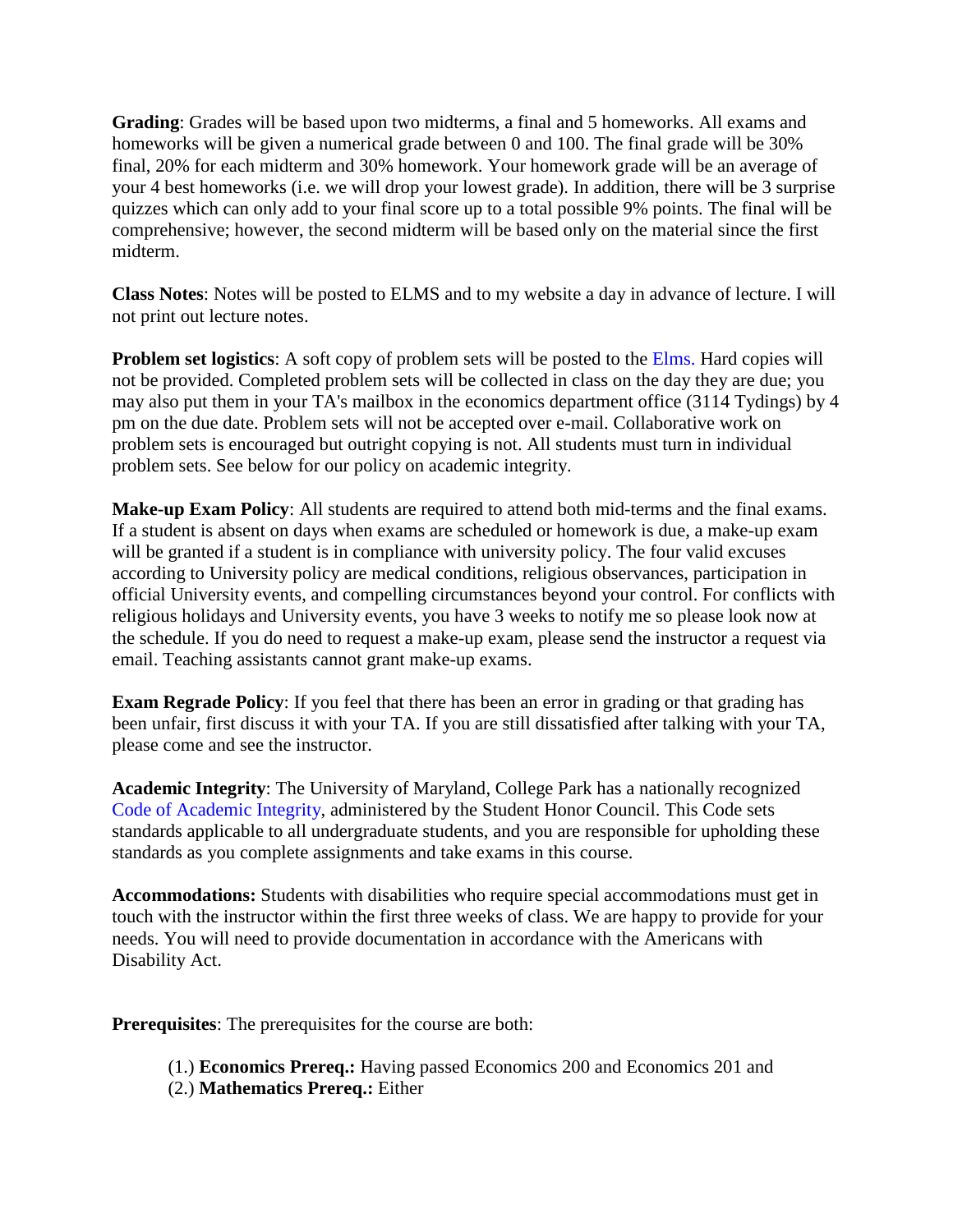- (a.) having passed Economics 300 with a grade of "C" or better or
- (b.) concurrently taking Math 240 or 241
- (which implies that you have taken and passed both Calculus I and Calculus II).

For those who do not meet the prerequisites but believe that an exception could be made, please talk to Shanna Edinger in Tydings 3108C. She is the undergraduate advisor for the Economics department and only she can grant you permission into the class if you do not satisfy the prerequisites. (She also has the right to administratively drop your registration of Econ326 if the prerequisites are not met and you do not have a special permission from her.) Any advisor outside of the Economics Department does not have the authority.

## **Course Outline**

### **(Note: We will try to follow this outline but some topics may take more and others less than the allotted time)**

- 1) 8/31 (M): Overview of Economics: allocation of resources; markets.
- 2) 9/2 (W): Preferences, utility representation: utility as a positive versus normative tool; utility maximization in micro-theory and utility maximization in applied contexts; criticisms of utility theory and behavioral economics. (CH 3: pp. 89-92)
- 3) 9/9 (W): Marginal utility; MRS; substitutes and complements. (CH 3, pp. 92-112)
- 4) 9/14 (M): Budget constraints; utility maximization subject to constraints. (CH 4, pp. 117- 129)
- 5) 9/16 (W): Marshallian demand functions; interior solutions and corner solutions; homogeneity of degree zero and money illusion. (CH 4, pp. 145-155) **(HOMEWORK 1 due).**
- 6) 9/21 (M): Income and Price comparative statics; Hicksian demand. (CH 4, pp. 131-136; CH 5, pp. 155-160)
- 7) 9/23 (W): Substitution effects; normal goods, giffen goods, luxury goods; income effects; Slutsky decomposition. (CH 6, pp. 187-193; CH 5, pp. 160-163)
- 8) 9/28 (M): Demand elasticities: own-price, cross-price and income; use in public policy debates; estimation of elasticities. (CH 5, pp. 163-169)
- 9) 9/30 (W): Uncertainty; expected utility representation; failure of expected utility. (CH 7, 209-217) **(HOMEWORK 2 due)**.
- 10) 10/5 (M): Demand for assets; demand for information; asymmetry of information application to the financial crisis and to health care. (CH 7, 217-224)
- 11) 10/7 (W): **Midterm I**
- 12) 10/12 (M): Production sets; production function; input usage, isoquants; substitution among inputs; MRTS; returns to scale; cardinality of production is cardinal. (CH 9, pp. 303-320)
- 13) 10/14 (W): Cost minimization; profit maximization; duality. (CH 10, pp. 333-345; CH 11, pp. 371-395)
- 14) 10/19 (M): Comparative statics to the wage and price of capital. (CH 10, pp. 345-355) **(HOMEWORK 3 due)**
- 15) 10/21 (W): Profit maximization in the short run. (CH 10, pp. 355-362)